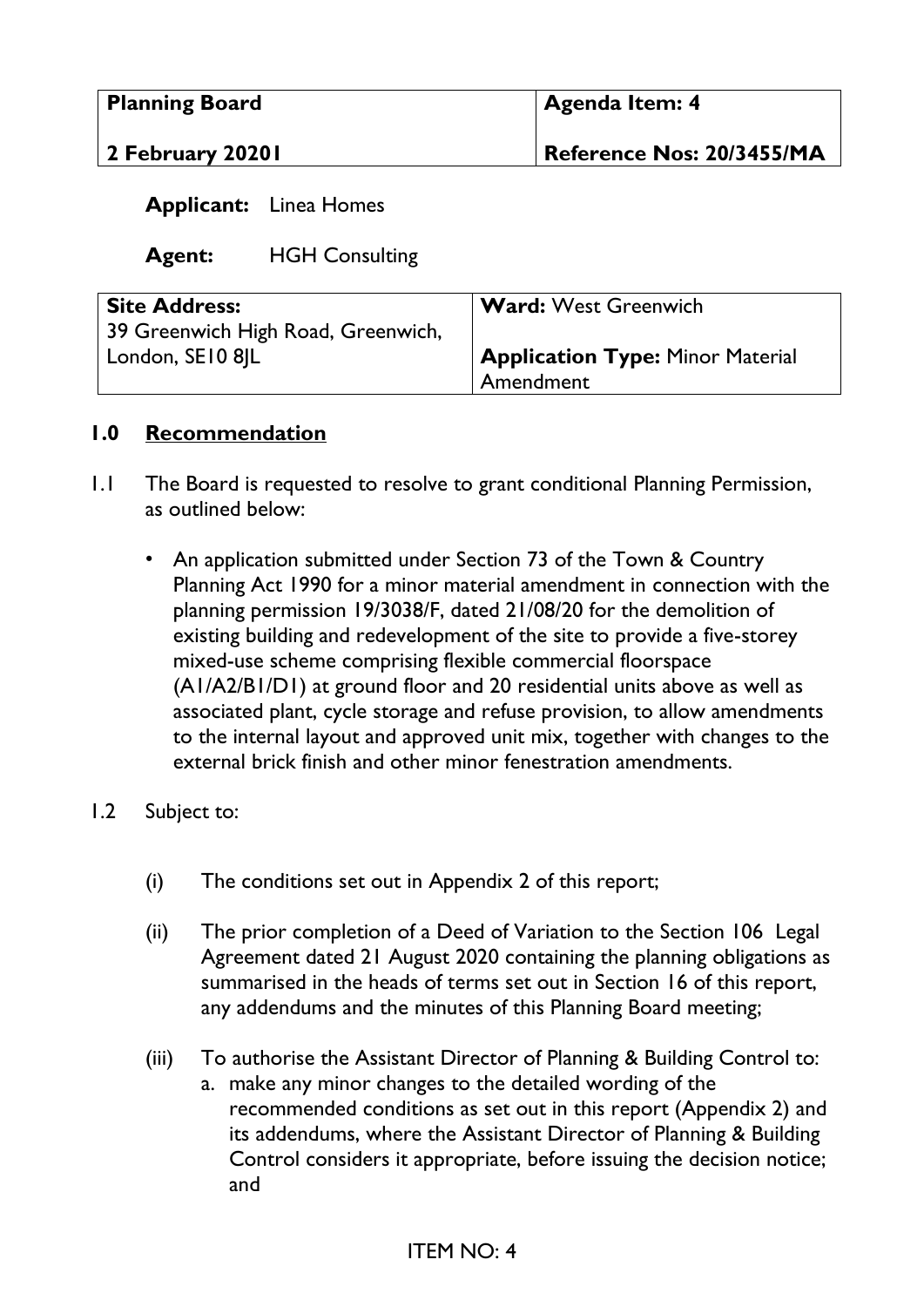- b. finalise the detailed terms of the planning obligations pursuant to the deed of variation s106 legal agreement, as set out in this report (Section 16) and its addendums.
- (iv) In the event that the Deed of Variation Section 106 Agreement is not completed within three (3) months of the date of this Planning Board meeting, to authorise the Assistant Director of Planning & Building Control to consider whether permission should be refused on the grounds that the proposals are unacceptable in the absence of the benefits which would have been secured, and if so, to determine the application with reasons for refusal which will include the following:

*In the absence of a legal agreement to secure Affordable Housing and financial and non-financial contributions including for Employment, Skills and Training, Highways, Energy and delivering public realm improvements, the development fails to maximise the delivery of affordable housing and fails to mitigate its impact on local services, amenities and infrastructure contrary to policies H3, IM1 and EA(c) of the Royal Greenwich Local Plan: Core Strategy with Detailed Policies (Adopted July 2014) and the Planning obligations (s106) Guidance SPD (Adopted July 2015).* 

### **2.0 Summary**

| <b>The Site</b>          |                                                                                                                                                                                                                                |
|--------------------------|--------------------------------------------------------------------------------------------------------------------------------------------------------------------------------------------------------------------------------|
| Site Area $(m2)$         | 443m <sup>2</sup>                                                                                                                                                                                                              |
| <b>Heritage Assets</b>   | - Grade II Listed Mumford's Mills located<br>approximately 67m to the west;<br>- Grade II Listed 2 Burgos Grove approximately<br>40m to the south; and<br>- Grade II Miller General Hospital<br>approximately 55m to the west. |
| <b>Tree Preservation</b> | <b>No</b>                                                                                                                                                                                                                      |
| Order                    |                                                                                                                                                                                                                                |
| <b>Flood Risk Zone</b>   | Zone 3 - Area benefiting from flood defences                                                                                                                                                                                   |

2.1 Detailed below is a summary of the application:

| <b>Housing</b> |                                   |            |
|----------------|-----------------------------------|------------|
| Density        | Habitable Unit/Hectare   451 u/ha |            |
|                | Habitable Rooms/<br>Hectare       | 1295 hr/ha |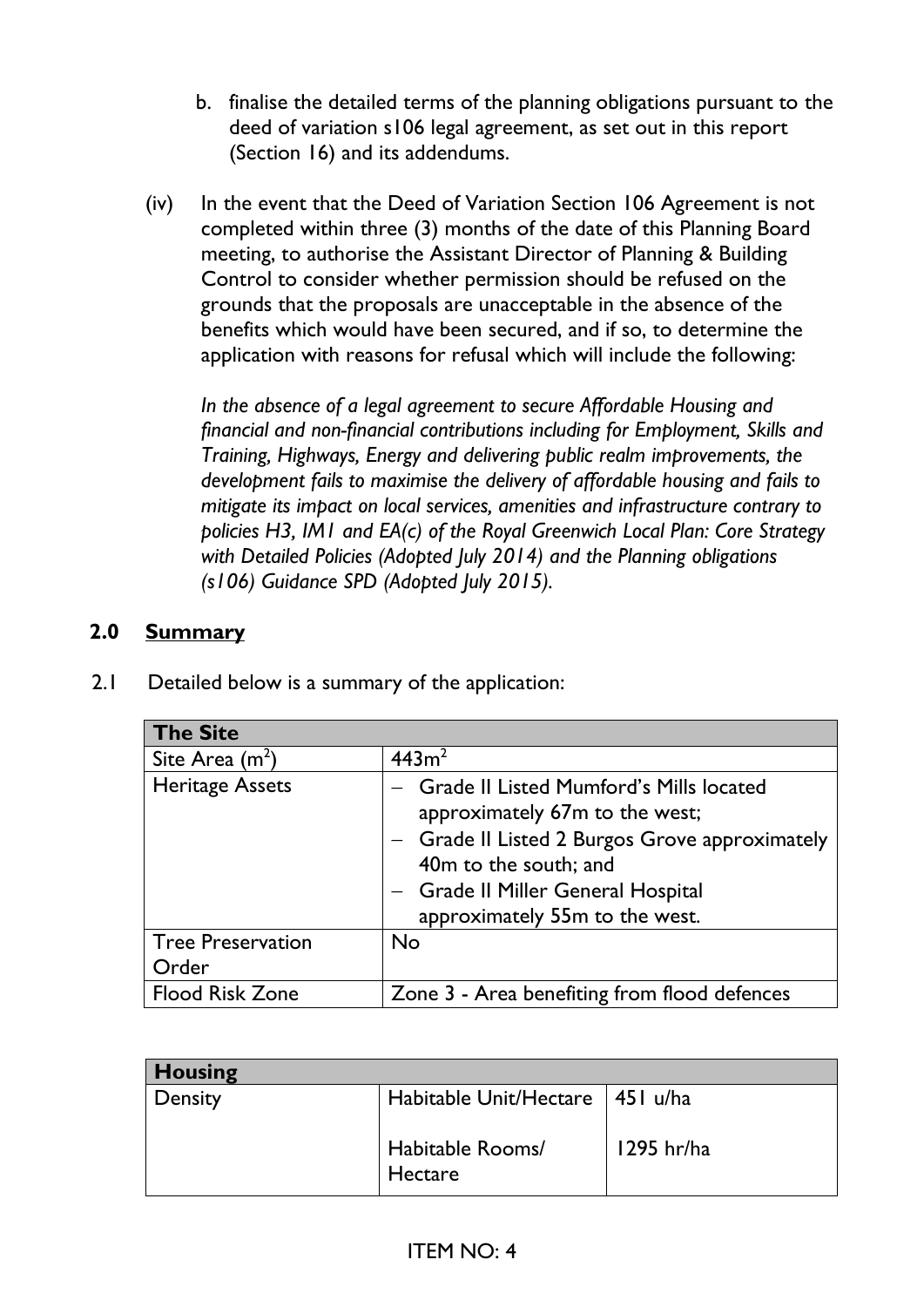| <b>Dwelling Mix</b>      | $1$ -bed (no. $/$ %)      | 4/20%                 |  |
|--------------------------|---------------------------|-----------------------|--|
|                          | 2-bed (no. $/$ %)         | 14/70%                |  |
|                          | 3-bed (no. $/$ %)         | 2/10%                 |  |
| Affordable Housing /     | <b>Overall Affordable</b> | 10/50%                |  |
| <b>Tenure Split</b>      | Housing (no. $/$ %)       |                       |  |
|                          | Social Rent (no. / %)     | 7 / (70% of AH)       |  |
|                          | Intermediate / Shared     | 3 / 10% (30% of AH)   |  |
|                          | Ownership (no. / %)       |                       |  |
|                          | Private (no. $/$ %)       | 10/50%                |  |
|                          | <b>Commuted Sum</b>       | N/A                   |  |
| <b>Housing Standards</b> | Complies with             | Development is        |  |
|                          | <b>Technical housing</b>  | considered generally  |  |
|                          | standards – nationally    | compliant bar a few   |  |
|                          | described space           | minor shortfalls. See |  |
|                          | standard and London       | Section 12 for full   |  |
|                          | Plan standards?           | discussion.           |  |
|                          |                           |                       |  |
|                          |                           |                       |  |

# **Non-Residential Uses**

Proposed ground floor commercial use is unchanged in the current submission (Consented for A1/A2/B1/D1 uses).

| <b>Public Consultation</b> |                                                 |
|----------------------------|-------------------------------------------------|
| Number in support          | 0                                               |
| Number of                  |                                                 |
| objections                 |                                                 |
| Number of                  | 0                                               |
| comments                   |                                                 |
| Main issues raised by      | Encroachment of proposed building into adjacent |
| objectors - These are      | property.                                       |
| addressed in Section       |                                                 |
| 6 (Consultations) and      |                                                 |
| throughout Sections        |                                                 |
| 9-19 (Main                 |                                                 |
| Considerations).           |                                                 |

2.2 The application is considered acceptable and is recommended for approval, subject to the conditions listed in Appendix 2 and satisfactory completion of a deed of variation to the legal agreement.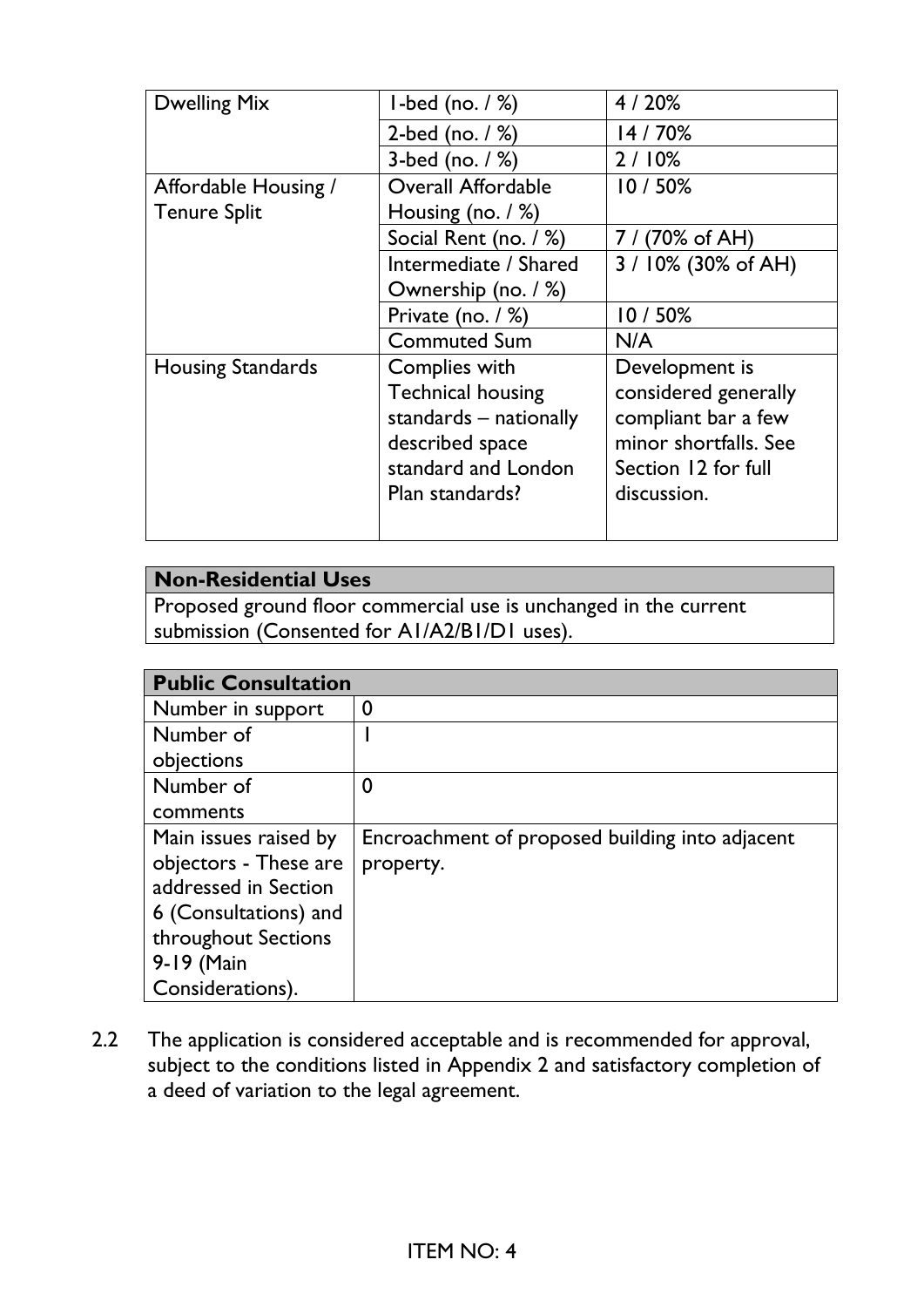## **3.0 Site and surroundings (in detail)**



**Figure 1: Site Plan** 

- 3.1 The application site is located to the south of Deptford Creek (a Site of Nature Conservation Importance) and fronts onto the northern side of Greenwich High Road. The site is roughly rectangular in shape, covering an area of 0.044ha and lies on a northeast/southwest axis. Greenwich Town Centre is located some 900 metres to the east.
- 3.2 The site is currently occupied by a three-storey office building on its north eastern half, with associated car parking located to the south west of this. The building is currently occupied by Live in Guardians following issues with squatters. Prior to this the building was vacant for several years.
- 3.3 Direct pedestrian and vehicular access is gained from Greenwich High Road. The car park is predominately hard surfaced.
- 3.4 The site benefits from a relatively high level of public transport provision and pedestrian routes, with a Public Transport Accessibility Level (PTAL) of 5, on a scale of 0-6b with 6b being the most accessible. It is situated approximately 214m from Deptford Bridge DLR Station, which is a 4-minute walk to the south-west, providing services to Bank and Lewisham. In addition, the site is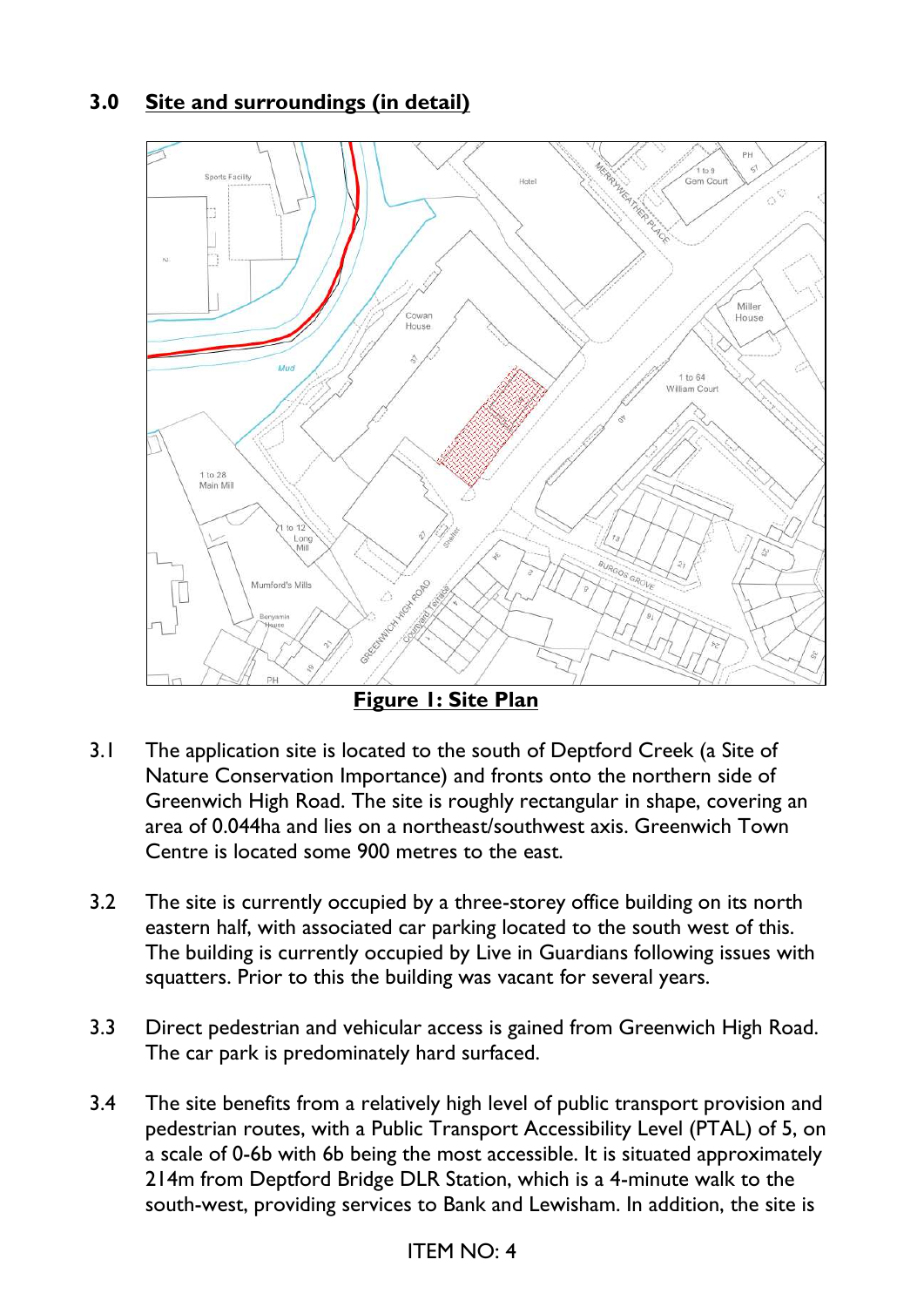located approximately 600m (7-minute walk) from Greenwich DLR station and Greenwich mainline railway station providing services to Central London, Dartford, Luton and Rainham. The nearest bus stops on Greenwich High Road are located within 60m, serving Route 177, which provides services to Thamesmead and Peckham. A more varied number of routes are available adjacent to Deptford Bridge Station.

- 3.5 The site is located within the Greenwich Town Centre Controlled Parking Zone (CPZ) which operates Monday-Saturday between the hours 09.00- 17.00 and on Sundays between 09.00 and 18.00. It is not located within a conservation area, but is sited opposite the Ashburnham Triangle Conservation Area. There are also several listed buildings within the immediate vicinity of the site. There are no relevant Article (4) Directions in place.
- 3.6 The immediate surrounding area comprises predominantly residential properties to the south and east, made up of three and four storey flatted developments. The area is characterised by a range of building styles and heights. Nearby land uses include retail, residential, commercial, leisure and tourism, community and education. The area is generally urban in character.
- 3.7 Immediately to the north and east of the site, is the recently completed Hope Wharf development. The relevant planning permission was issued on  $7<sup>th</sup>$ March 2017 for "Redevelopment of the site to provide 125 residential units, 513 sqm of commercial floor space (use classes A1, A2, A3, B1 or D1), ranging from 4 to 14-storeys and a stand-alone commercial unit; 24 car parking spaces (including car club and accessible provision), private and communal landscaped amenity areas, secure cycle parking and other associated development" (ref. 16/1792/F).
- 3.8 To the south and west is a five-storey residential building at 27 Greenwich High Road, which is separated from the shared boundary by a small access road serving the neighbouring site. Opposite on the other side of Greenwich High Road is a four-storey flatted development, known as William Court.
- 3.9 As noted above, the site is located in close proximity to several Grade II Listed buildings, of which the most notable of these is Mumford's Mills to the south-west, which consists of an eleven storey Grade II Listed former grain silo that has been converted into residential accommodation. The other nearby Listed Buildings comprise Miller House (Grade II) to the east and 2 Burgos Grove (Grade II) to the south.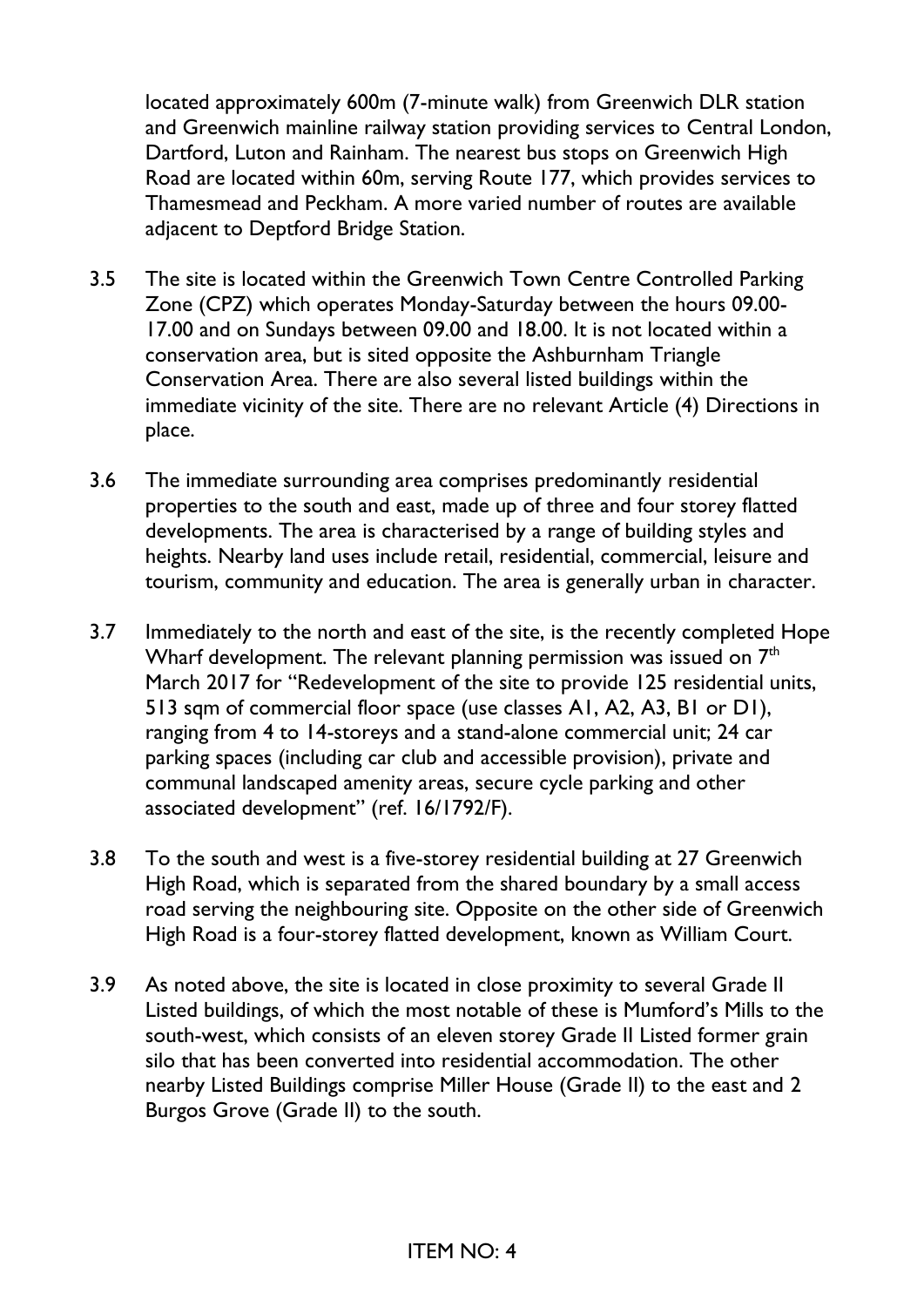3.10 The site is in close proximity to community open space, including Broadway Fields, located south of Deptford Bridge Railway Station, approximately a fiveminute walk away. Greenwich Park and Blackheath Park are approximately 20 minutes' walk away.

### 3.11 *Relevant Mapping Overlays and Policy*

- The application site is located within the Boundary of the Deptford Creek/Greenwich Riverside Opportunity Area, which has an indicative employment capacity of 4,000 and a minimum target of 5,000 new homes;
- The Environment Agency Flood Maps identify the site as within Flood Zone 3 and as an area benefiting from Flood Defences;
- The Core Strategy Policy Maps identifies the site as a flood risk area;
- Greenwich High Road is identified as a Local Road;
- The site is located within a District Park Deficiency Area;
- The PTAL of the site is 5 (in which 0 is the lowest, and 6b is the highest rated location in terms of distance from frequent public transport services);
- The site is located within the Greenwich Town Centre Controlled Parking Zone (CPZ) which operates from Monday to Saturday between 9am and 5pm, and on Sundays between 9am and 6pm;
- The Deptford Creek, located to the north of site, is identified as a "Site of Nature Conservation Importance";
- The site is adjacent to the Ashburnham Triangle Conservation Area;
- The site is located within the London City Airport Safeguarding Map as identified in Figure 8 of the Core Strategy; and
- The site is within an Area of High Archaeological Potential as defined by DH(m) of the Core Strategy.

# **4.0 Relevant Planning History**

**19/3038/F** – Demolition of existing building and redevelopment of the site to provide a five-storey mixed-use scheme comprising flexible commercial floorspace (A1/A2/B1/D1) at ground floor and 20 residential units above as well as associated plant, cycle storage and refuse provision. **Approved**, 21/08/2020.

## **5.0 Proposal**

5.1 The application is seeking a minor material amendment to the approved scheme in which the approved unit mix would be altered as outlined below: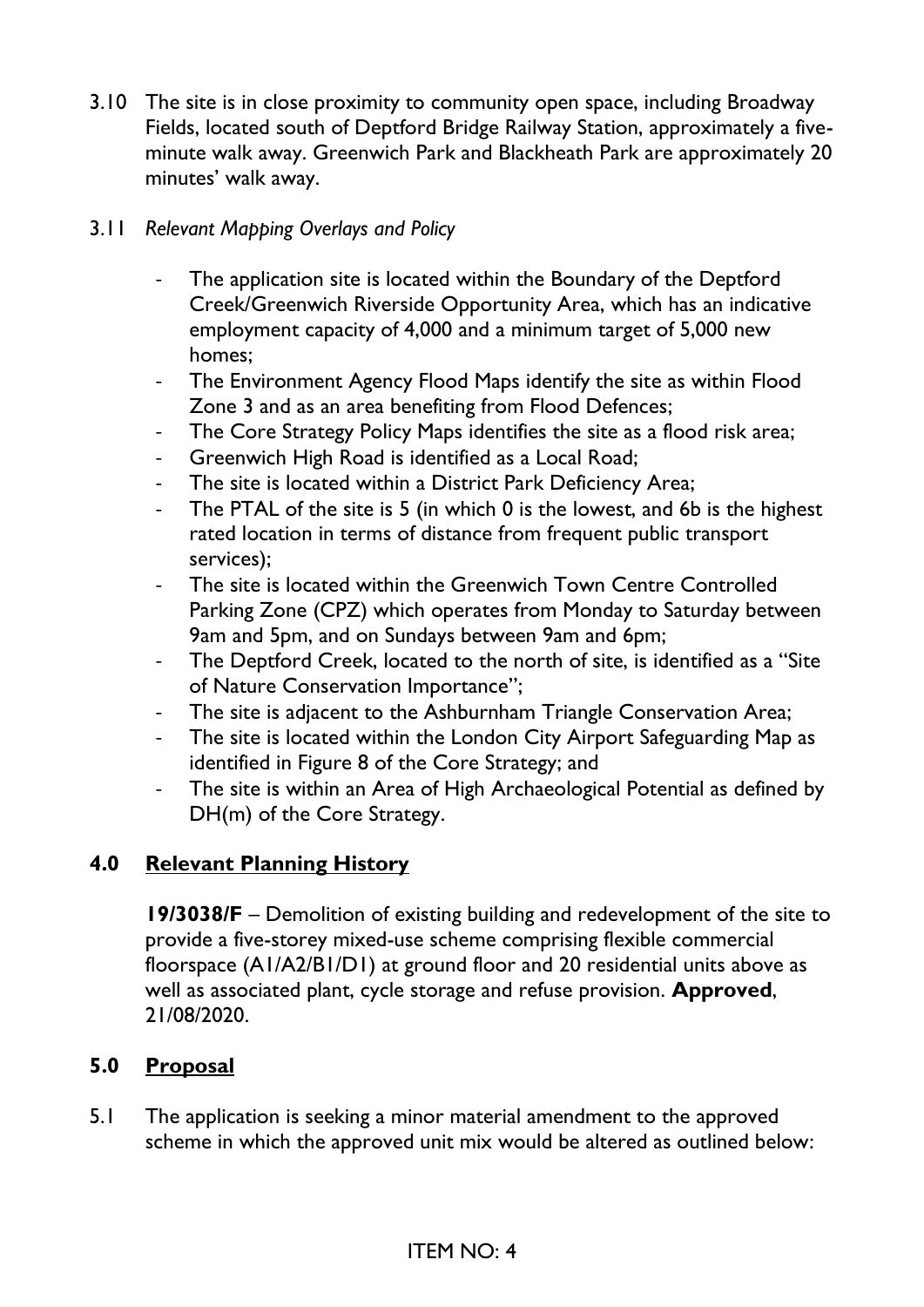| Unit<br>Type      | <b>Previously</b><br><b>Approved</b> | <b>Currently</b><br><b>Proposed</b> |
|-------------------|--------------------------------------|-------------------------------------|
| IB <sub>2</sub> P |                                      |                                     |
| 2B3P              | $\overline{2}$                       | 4                                   |
| 3B4P              |                                      |                                     |
| Total             | 20                                   | 20                                  |

- 5.2 The proposal would see an increase of affordable housing on site, increasing from 35% to 50%. It is also noted that the amendment will facilitate the purchase of the property to the registered social housing provider Optivo, who intend on using the entire site as de facto affordable housing.
- 5.3 In addition to the above, the applicant also seeks minor changes to the internal layout to improve accessibility, as well as the replacement of the external protruding brick banding with an alternative decorative brick banding design and minor changes to the approved fenestration.

### **6.0 Consultation**

- 6.1 Since being submitted in July 2020 the application has been subject of public consultation, comprising of 84 individual letters sent to neighbouring properties, together with a site notice erected to the front of the site. Statutory and internal bodies were also consulted, in addition to local amenity groups.
- 6.2 A press notice was also published on  $06<sup>th</sup>$  December 2020 and a site notice erected outside the site on 14<sup>th</sup> September 2020.

#### 6.3 **Statutory Consultees**

A summary of the consultation responses received along with the officer comments are set out in table below:

| Details of<br>Representation           | <b>Summary of Comments</b> | Officer's<br>comments |  |
|----------------------------------------|----------------------------|-----------------------|--|
| Local Ward<br><sup>I</sup> Councillors | No comments received.      | N/A                   |  |

#### 6.4 **Internal Consultees**

A summary of the consultation responses received from internal parties, along with the Officer comments are set out in table below: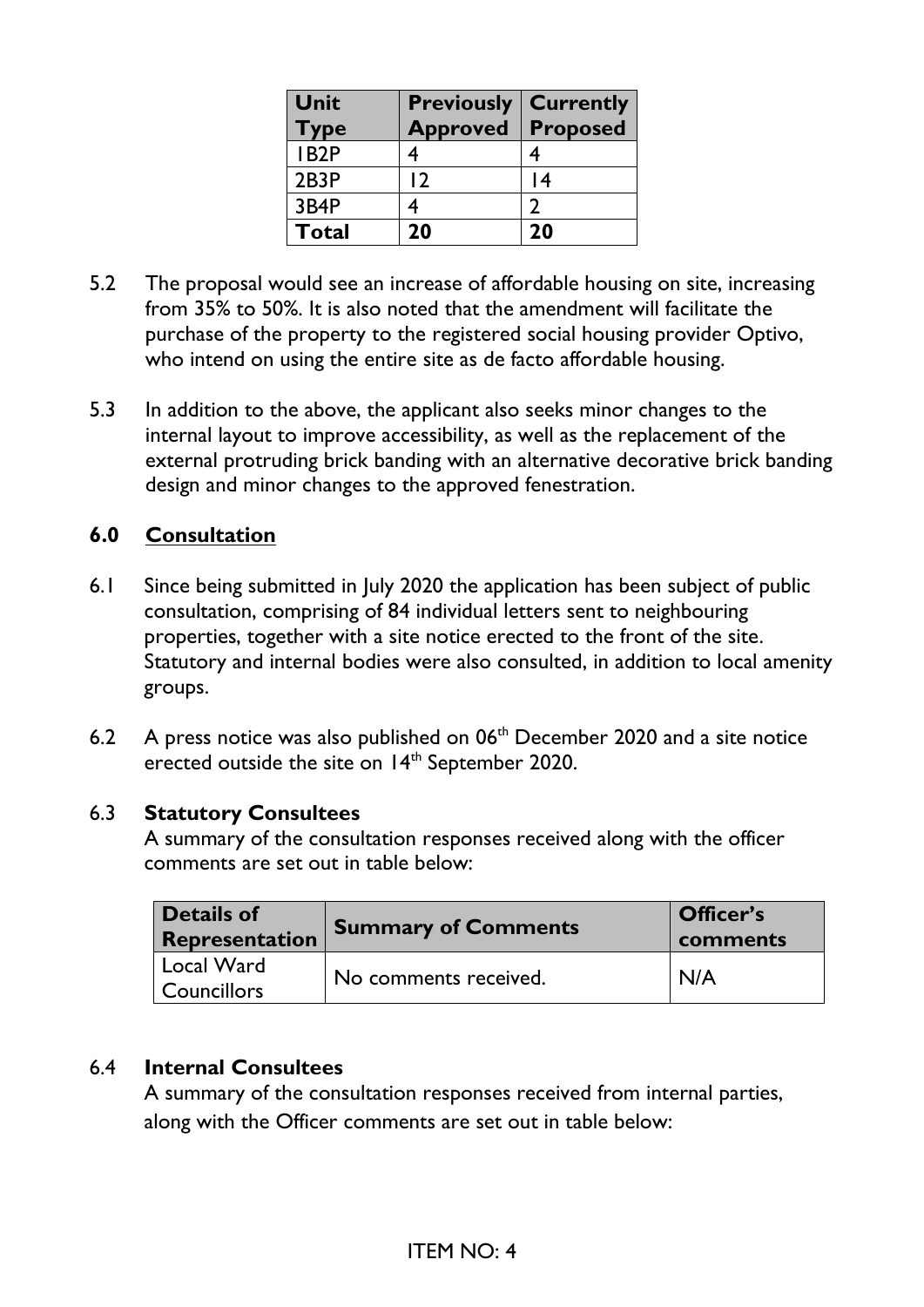| <b>Details of</b><br><b>Representation</b> | <b>Summary of</b><br><b>Comments</b>                                                                  | <b>Officer's Comments</b> |
|--------------------------------------------|-------------------------------------------------------------------------------------------------------|---------------------------|
| Housing                                    | Housing supports the<br>revised unit & tenure<br>mix following the<br>increase to 50%.                | Noted.                    |
| Occupational<br><b>Therapists</b>          | There are 46 people on<br>the I-bed wheelchair<br>waiting list and 44<br>people on the 2-bed<br>list. | Noted.                    |

#### 6.5 **Local amenity groups**

The Greenwich Society and Greenwich Conservation Group were consulted. No responses were received.

#### 6.6 **Local Residents**

- 6.6.1 84 neighbouring addresses were consulted as well as site and press notices. A single letter of objection was received from a neighbouring occupier in which they asserted that the brick course on each floor of the proposed development would overhang onto 27 Greenwich High Road. The objector sought clarification as to whether there was any legal recourse to "stop our airspace being encroached upon in this way?".
- 6.6.2 While the above matter essentially relates to a party wall matter dispute, the applicant agreed to remove the protruding brick banding and replace it with a alterative recessed decorative brick banding design.

### **7.0 Planning Context**

- 7.1 This application needs to be considered in the context of a range of national, regional and local planning policies and Supplementary Planning Guidance / Documents.
	- **National Planning Policy Framework (NPPF – 2019)**
	- **The London Plan (March 2016)** Full details of relevant policies refer to Appendix 3.
	- **The Royal Greenwich Local Plan: Core Strategy with Detailed Policies ("Core Strategy" – 2014) -** Full details of relevant policies refer to Appendix 3.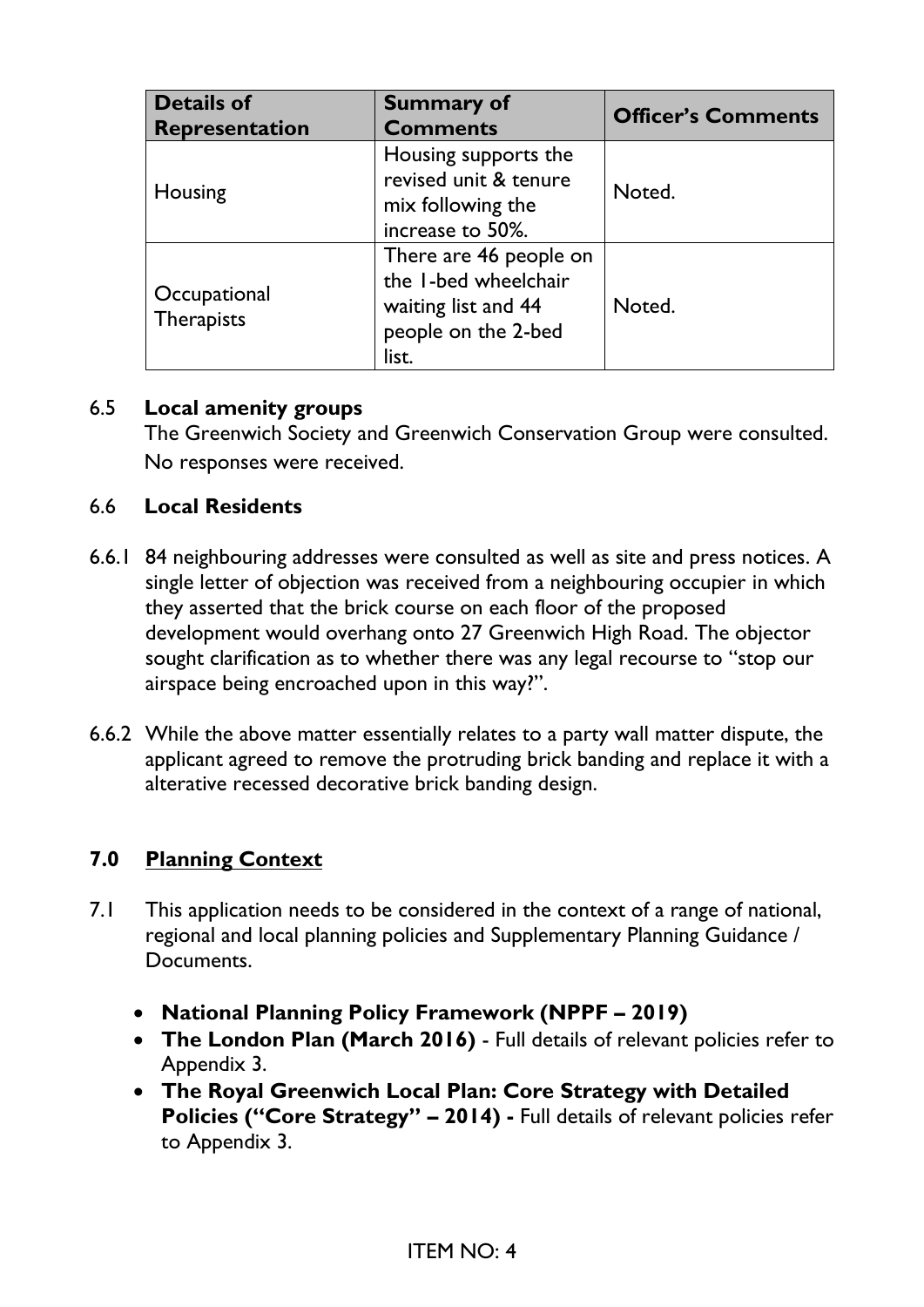- 7.2 For full details of relevant SPD / Documents refer to Appendix 3.
- 7.3 In addition to the above, Officers also have regard to the Approved for Publication Draft London Plan, which has been formally approved by the Mayor. This is a new, stand-alone publication version of the Plan and has been prepared to address the Secretary of State's ("SoS") directions of 13<sup>th</sup> March 2020 and 10<sup>th</sup> December 2020 to the Intend to Publish London Plan. The Approved for Publication Draft London Plan replaces the Intend to Publish version as the most up to date Draft London Plan.
- 7.4 The policies in the Approved for Publication version are considered to have substantial weight as a material consideration in the determination of planning applications.

### **8.0 Planning Considerations**

- 8.1 The planning considerations relevant to this minor material amendment application are as follows:
	- − Principle of Development
	- − Proposed Unit Mix
	- − Affordable Housing
	- − Standard of Accommodation
	- − Design and Heritage
	- − Neighbouring Amenity
	- − Legal Agreement

### **9.0 Principle of Development**

- 9.1 Core Strategy Policy EA(a) seeks to maximise the contribution to employment from sites in existing or previous employment use.
- 9.2 The Approved for Publication Draft London Plan Policy H1 sets out the Borough's housing target of 28,240 new dwellings between 2019/20-2028/29. Of these, Core Strategy Policy H1 supporting text para 4.1.8 expects at least 99% to be delivered on previously developed land.
- 9.3 The assessment of the original consented scheme sets out that the principle of development was acceptable in respect of the above-mentioned policies. Despite the changes currently proposed, the revised development would still deliver the same amount of commercial floorspace (263 square metres for A1/A2/B1/D1 purposes) and the same number of residential units (20). Given this, coupled with there being no material change in relevant policies, the principle of development remains acceptable.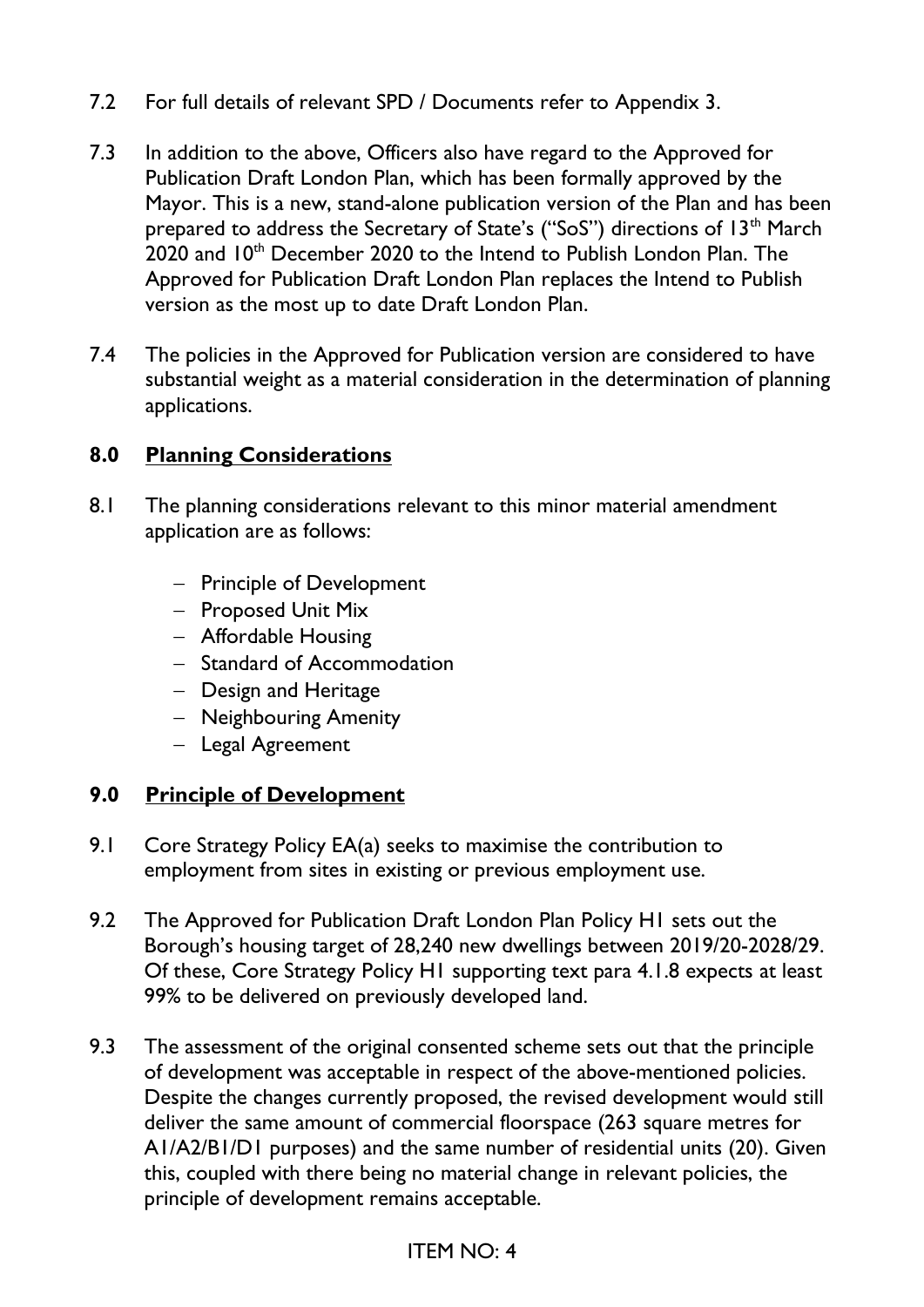## **10.0 Proposed Unit Mix**

- 10.1 London Plan Policy 3.8 and draft London Plan Policy H10 promote housing choice in terms of the mix of housing sizes and types. Policy H2 of the Core Strategy outlines that a mix of housing types and sizes will be required in all developments including conversions and should contain a proportion of 3, 4 and 4+ bedroom units. It continues, stating that the exact mix on each site will vary according to the location of the development and the character of the surrounding area and will be affected by factors such as; the need to protect small and medium sized family dwellings from sub-division and conversion, the level of accessibility to public transport, schemes for special needs groups, or where there is a poor external environment.
- 10.2 The consented scheme consisted of  $4 \times 1$ -bedroom 2 person units,  $12 \times 2$ bedroom 3 person units and 4 x 3-bedroom 5 person units. Whilst the mix did feature a high concentration of 2-bedroom units, it was considered on balance that this was acceptable, given the development would deliver 35% affordable housing.

| Unit<br><b>Type</b> | <b>Previously</b><br><b>Approved</b> | <b>Currently</b><br><b>Proposed</b> |
|---------------------|--------------------------------------|-------------------------------------|
| IB <sub>2</sub> P   |                                      |                                     |
| 2B3P                | $\overline{2}$                       | 4 ا                                 |
| 3B4P                |                                      |                                     |
| <b>Total</b>        | 20                                   | 20                                  |

10.3 The current proposal seeks to replace two of the 3-bedroom units with  $2 \times$ 2-bedroom units. This would alter the mix to the following:

- 10.4 The rationale put forward for the change is that the revised 2x 1-bedroom units could be utilised as M4(3) wheelchair user dwellings, where in the consented scheme, the wheelchair units would be from the 1-bedroom unit stock. The applicant has asserted that due to the size of the consented 1 bedroom units, they would not be deliverable as M4(3).
- 10.5 Having discussed the proposal with the Council's Occupational Therapist, it was advised that a similar number of residents in the borough are on the Council's waiting list for 1-bedroom wheelchair units as are on the 2 bedroom waiting list, with approximately 45 people on both lists. As such the proposed change, whilst delivering larger wheelchair user units, was not considered to be sufficient to justify the loss of the 2x three-bedroom units or the resultant increase in 2-bedroom units to the mix. This is especially the case given the borough's need for family sized (3+ bedroom) units.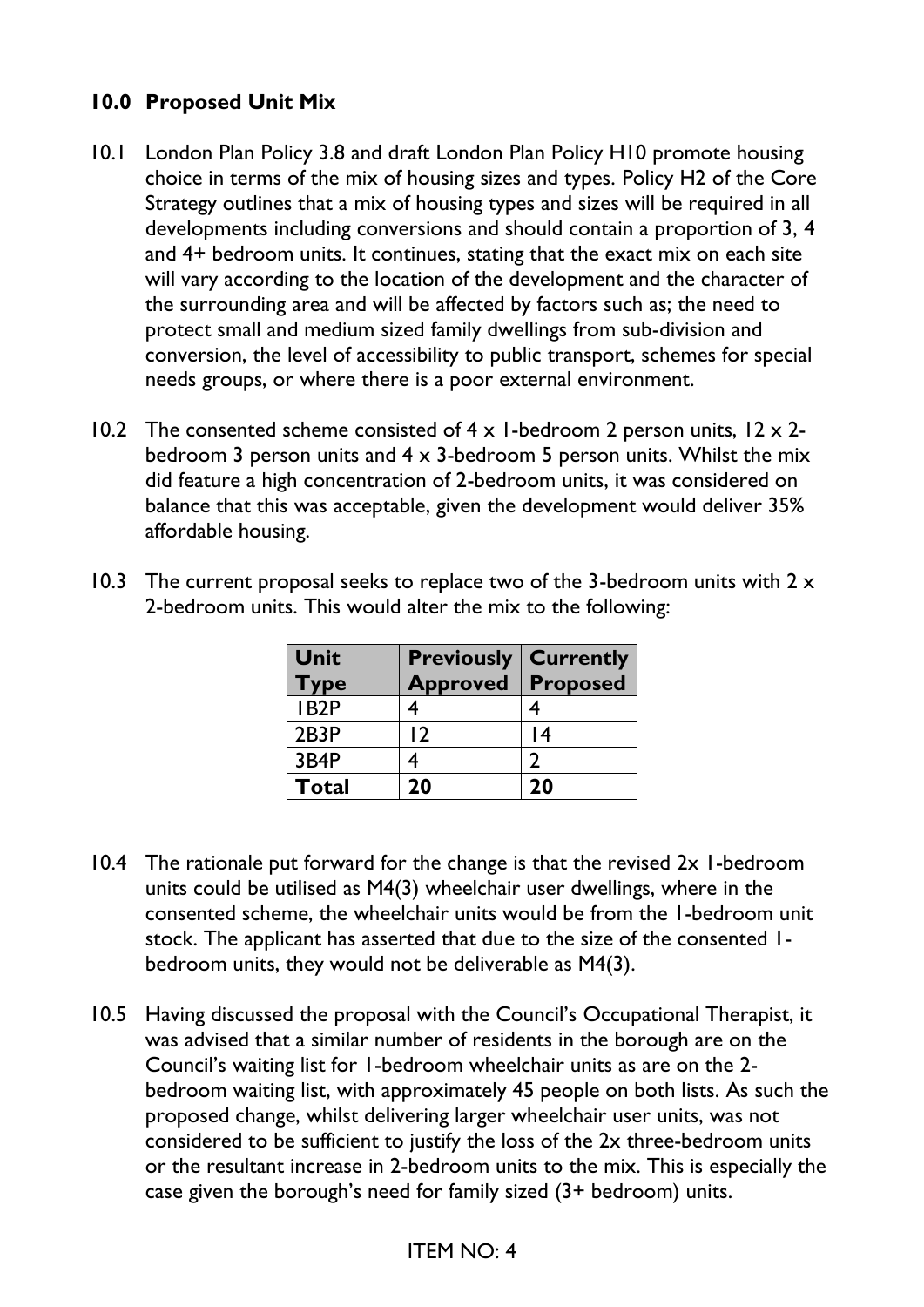- 10.6 The above was relayed to the applicant, who subsequently made an offer to increase the affordable housing provision on site from 35% to 50%, and for this to be secured through a S106 legal agreement. The applicant also confirmed that Optivo, a registered social housing provider operating in the borough, intend to buy the development and operate the market units as affordable housing products in the form of London Affordable Rent. Whilst the site would be used as de facto 100% affordable housing, Optivo confirmed that they were only able to commit to 50% in the S106, as any further provision would impact the land value of the site and on the viability of purchasing the site.
- 10.7 Given the increase in the affordable housing from 35% to 50% which will be secured through the accompanying legal agreement, it is considered that there would be sufficient public benefit to support the revised unit mix, and the resultant high proportion of 2-bedroom units. The Council's Housing Team were consulted and concurred with this view, confirming their support following the increased affordable housing offer.

## **11.0 Affordable Housing**

- 11.1 Policy H3 of the Core Strategy outlines that developments of 10 or more homes will be required to provide at least 35% affordable housing, with the precise percentage, distribution and type of affordable housing determined by the particular circumstances and characteristics of the site and of the development, including financial viability.
- 11.2 As outlined in Section 10 above, the revised proposal would see 50% affordable housing secured through a S106 legal agreement, with the de facto operation of the site being as 100% affordable. The increase in affordable housing will lead to the following changes in the affordable housing mix which will be secured in the S106 legal agreement:

|                            | <b>Approved Affordable</b><br><b>Housing Mix</b> |                            | <b>Proposed Affordable</b><br><b>Housing Mix</b>      |                            |                   |
|----------------------------|--------------------------------------------------|----------------------------|-------------------------------------------------------|----------------------------|-------------------|
| <b>Unit</b><br><b>Type</b> | London<br><b>Affordable</b><br>Rent<br>(Social)  | <b>Shared</b><br>Ownership | London<br><b>Affordable</b><br>Rent<br><b>Social)</b> | <b>Shared</b><br>Ownership | <b>Difference</b> |
| IB <sub>2</sub> P          |                                                  |                            | $\mathbf 2$                                           |                            | $+$               |
| 2B3P                       | 0                                                |                            | 3                                                     |                            | $+4$              |
| 3B4P                       | 4                                                |                            | $\mathcal{P}$                                         |                            | $-2$              |
| Total                      | 5                                                |                            |                                                       |                            | $+3$              |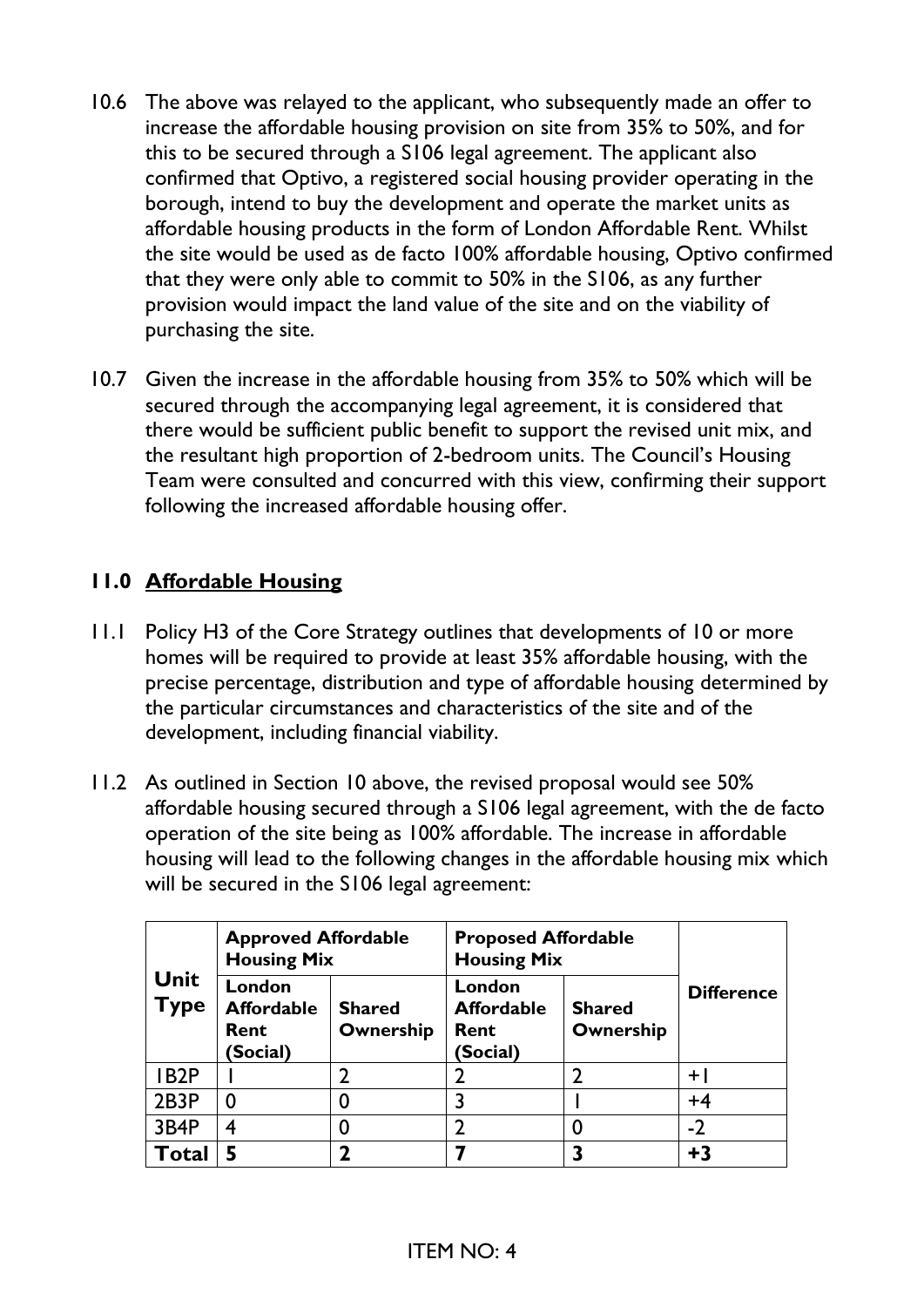- 11.3 The remaining 10 x 2-bedroom 3 person units will be market rate.
- 11.4 Given the proposal would see an increase in affordable housing provided on site, well in excess of the relevant policy requirement, no objections are raised. The Council's Housing Team have also confirmed their support for the proposal.

### **12.0 Standard of Accommodation**

- 12.1 Approved for Publication Draft London Plan Policy D6 requires all housing developments to be of the highest quality internally, externally and in relation to their context and to the wider environment, taking account of strategic policies. Table 3.1 of the Approved for Publication Draft London Plan outlines the relevant standards for residential developments in London, while the Nationally Described Space Standards set out the national requirements. This is supported by Core Strategy Policy H5.
- 12.2 All proposed units with the exception for four would either meet or exceed the relevant floor space standards. The four units which would fall short (Units A-0x.**5**) would do so by just 0.4sqm which, as was the case for the original proposal, which is considered negligible.
- 12.3 Minor changes are proposed to the fenestration of the building, comprising a reduction in size to windows now serving bathrooms for north-western units (A-0x.**1**) and realignments of windows within the principle elevation. Said changes would have no material impact to the privacy for future occupier by way of overlooking in comparison to the original consented scheme. The number of single and dual aspect units would also remain unchanged.
- 12.4 With regard to built-in storage, the developer is reliant upon the installation of built-in wardrobes in order to meet the minimum requirements. In order to ensure these are installed, the previously proposed condition to secure evidence of this is to be maintained.
- 12.5 For the majority of the units there would be little to no impact in respect of the proposed standard of accommodation in comparison to the consented scheme. The two 3-bedroom units which are to be changed to 2-beds would see their respective gross internal floor areas increase significantly above the minimum requirements, which would in turn provide a higher standard of living for future wheelchair users. Final details of the layout of the M4(3) accessible units will be secured via planning condition.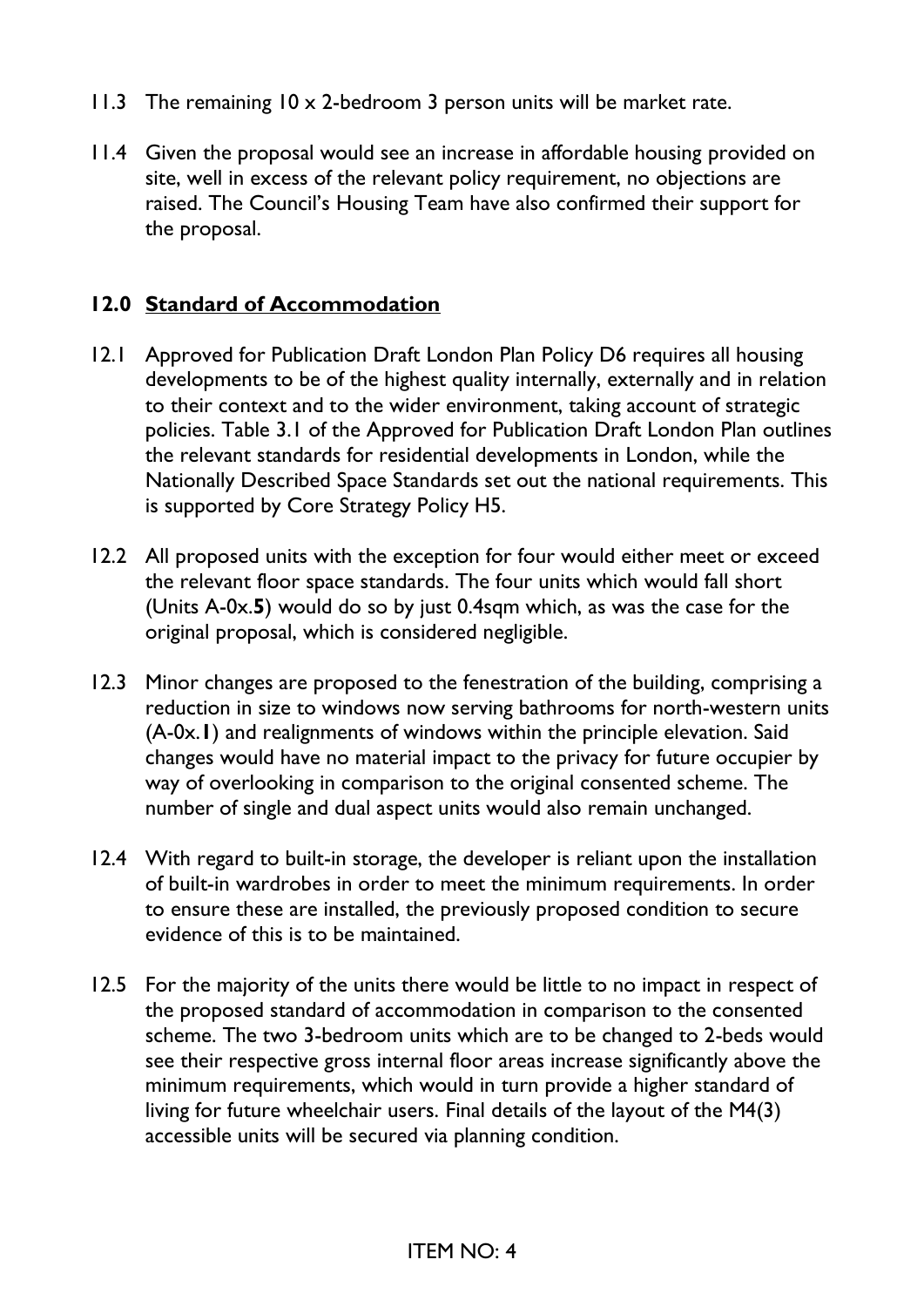- 12.5 Other minor internal changes to the proposed building include:
	- − The internal core across all floors has been amended to separate the stairs and lift to allow for better circulation and disabled access.
- 12.6 In light of the above, no objections are raised to the proposed standard of accommodation.

### **13.0 Design and Heritage**

- 13.1 Approved for Publication Draft London Plan Policy D3 requires developments be of high quality, with architecture that pays attention to detail, and gives thorough consideration to the practicality of use, flexibility, safety and building lifespan through appropriate construction methods and the use of attractive, robust materials which weather and mature well.
- 13.2 Policies DH1 and H5 of the adopted Royal Greenwich Local Plan Core Strategy with Detailed Policies (2014) require proposals to have a high quality of design and to be limited to a scale and design appropriate to the building and locality.
- 13.3 In respect of external changes, the applicant has amended the decorative brick banding design so it is now recessed to ensure it does not overhang the boundary. This is in response to an objection from a neighbouring occupier regarding the proposed banding encroaching onto their site. Whilst this would in fact represent a party wall matter, the developer has chosen to simply amend the contested brickwork.
- 13.4 In design terms, the revised brick design is considered to represent a nonmaterial change to the consented scheme and would have little to no impact on the overall appearance of the building. Final details of the brick and all other external materials and finishes are to be secured by condition, as was the case for the original application.
- 13.5 Changes proposed to the approved fenestration are minor in nature and would have no material impact to the appearance of the consented scheme. All other external features of the building would remain unchanged.
- 13.6 In addition to the above-mentioned policies, given the site's proximity to various heritage assets, Officers also have regard Core Strategy Policy DH3 (Heritage Assets). Policy DH3 seeks to preserve and enhance the character and appearance of the borough's heritage assets, taking into account local scale, the established pattern of development and landscape, building form and existing materials, and is supported by Policy HC1 of the Approved for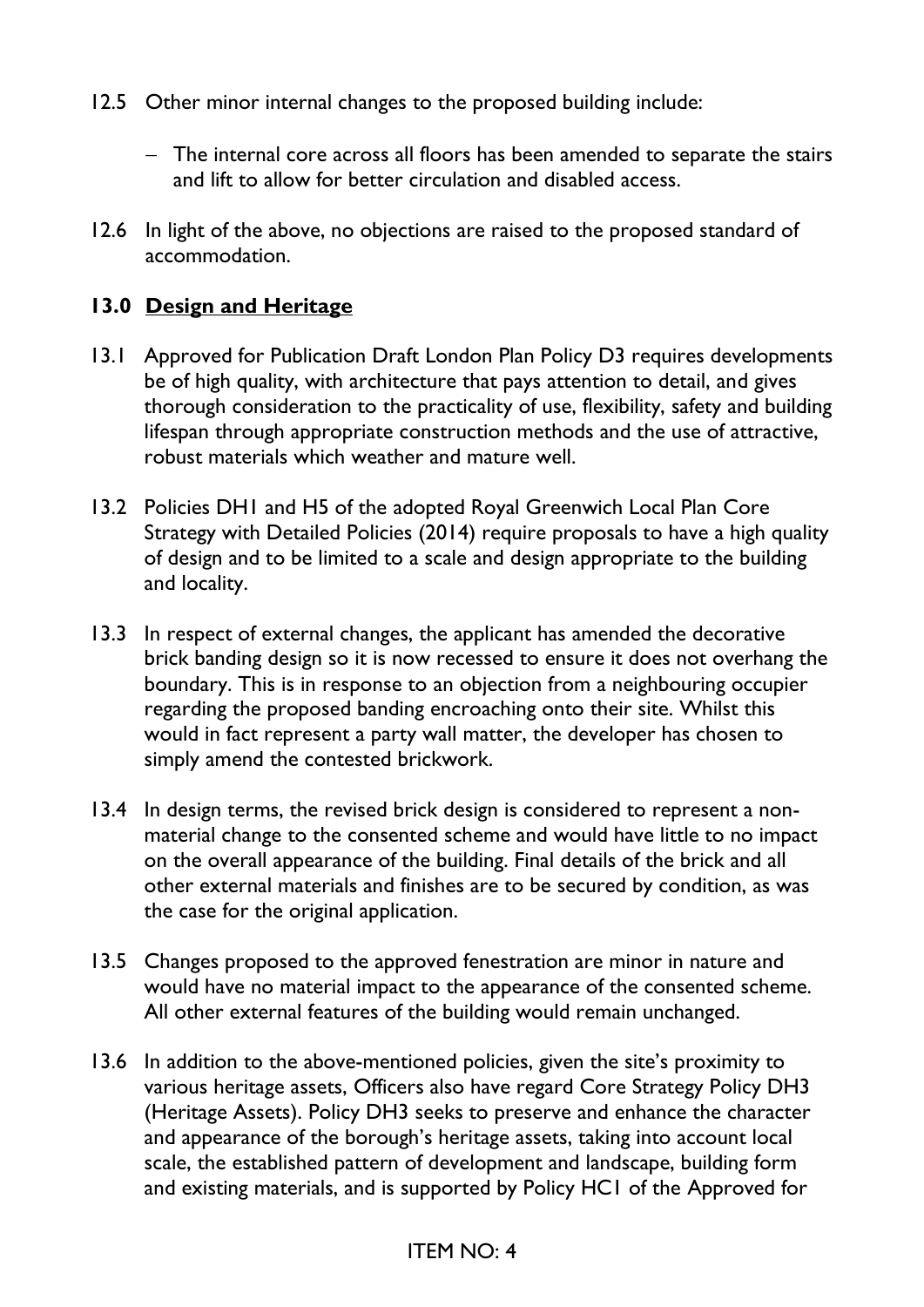Publication Draft London Plan. Policy DH(i) of the Core Strategy further states that developments which would detract from the setting and proportions of a Listed Building or group will be resisted.

- 13.7 As outlined above, the proposed external alternations would amount to a non-material change. It is therefore considered that the development would have no greater impact on the neighbouring heritage assets than the consented scheme.
- 13.8 In light of the above, no objection is raised on heritage or design grounds.

## **14.0 Neighbouring Amenity**

- 14.1 Royal Greenwich Local Plan; Core Strategy with Detailed Policy (2014) Policy DH(b) states that developments will only be permitted where it can be demonstrated that the proposal does not cause an unacceptable loss of amenity to adjacent occupiers by reducing the amount of daylight, sunlight or privacy they enjoy or result in an un-neighbourly sense of enclosure. This is supported by London Plan Policy 7.6.
- 14.2 The overall height, scale and bulk of the development has not been materially affected by the proposed changes. The proposed changes to the approved fenestration would be minor and would have no greater impact on the amenities of neighbouring occupiers. As such the proposed changes would not result in a loss of outlook, increased sense or enclosure or loss of daylight and sunlight than that previously considered under the consented scheme.

## **15.0 CIL**

15.1 As no additional floor space is proposed, the relevant CIL charges would remain unchanged from the initial consent.

## **16.0 Legal Agreement**

- 16.1 Policy IM1 of the Royal Greenwich Local Plan sets out that all qualifying developments will provide for the infrastructure, facilities, amenities and programmes that are considered necessary to support and serve the development and offset any harm. When applicable, this is in addition to the Community Infrastructure Levy.
- 16.2 The proposed development has already been the subject of a A106 legal agreement as part of the original consent (ref: 19/3038/F). In this instance it is considered that the majority obligations and clauses within the original S106 legal agreement would remain valid. The propose changes would therefore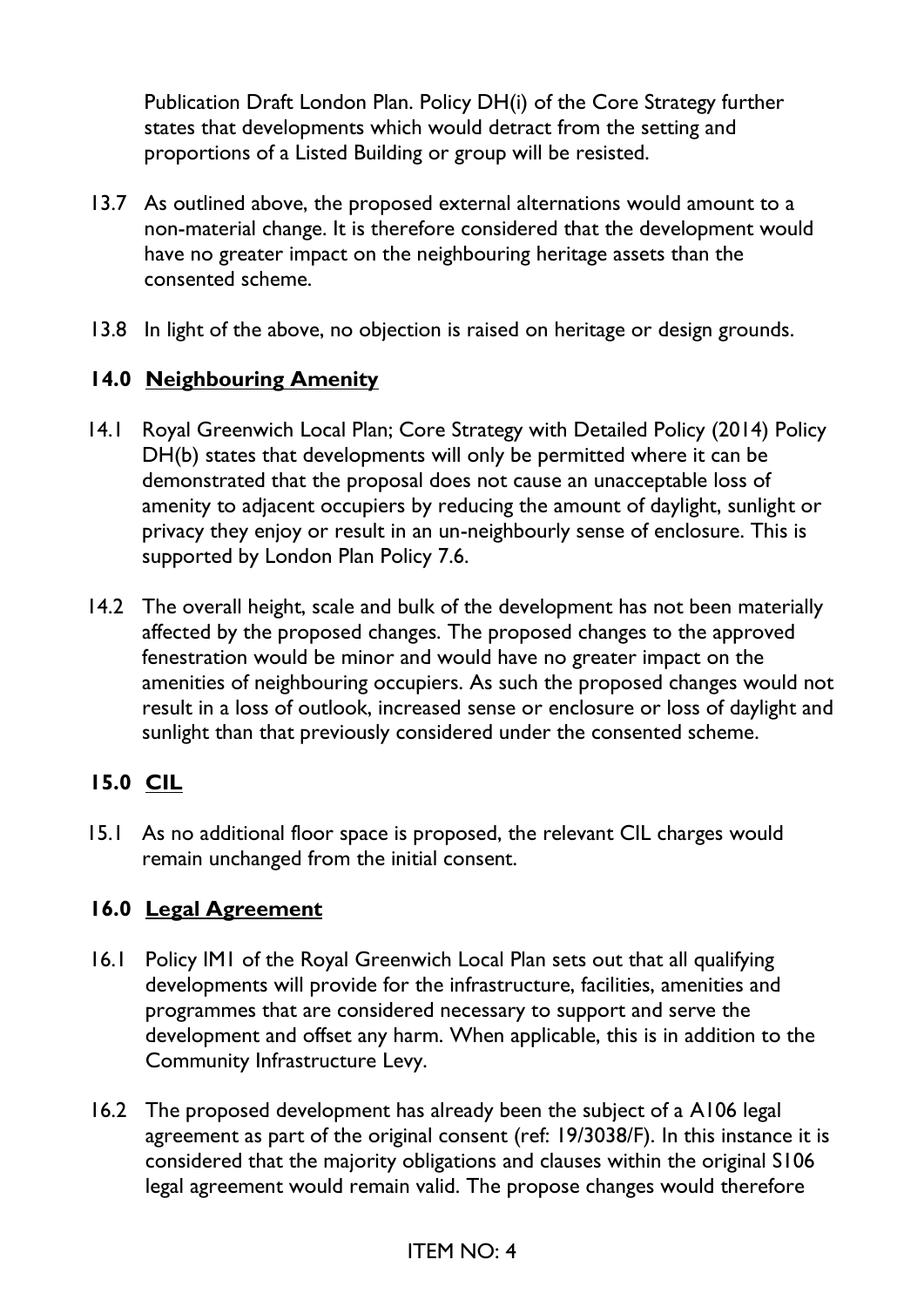cover the change in unit mix and affordable housing provision. For clarity, the obligations are as follows:

- Affordable Housing and Wheelchair Units Provision of:
	- − 7no. Social Rented Units
	- − 3no. Intermediate Units
	- − 10% Wheelchair accessible units
	- − Provision of an affordable housing delivery plan
	- − Provision of an affordable housing marketing plan
	- − Provision of an affordable housing lettings plan
	- − Agreement protocol for the Council to advertise to individuals living and /or working in the Borough in the first instance
	- − To use reasonable endeavours to keep service charges for affordable tenants to a minimum
	- − Provision of affordable housing in perpetuity
	- − Provision to permit occupiers of whole development (affordable and private) access to all communal areas, including play spaces.
	- − Early review mechanism to ensure that the scheme delivers the maximum amount of affordable housing and maximum S106 contributions required to achieve a policy compliant scheme if not commenced within two years.
- Highways
	- − Alteration of existing vehicle crossover to form a smaller 'pram crossing' ramp (at developer's expense).
	- − Alteration of Traffic Order controlling the CPZ (at developer's expense) to ensure that future occupiers are not eligible for parking permits.
	- − Contributions towards improving cycle facilities in the area and toward cycle training consistent with the Council's Cycling Strategy and SPD requirements.
	- − A commitment to extending existing car club (nearest on-street car club spaces are in Egerton Drive), with the first 5 years of membership paid by the developer in line with SPD requirements.
	- − Provision of a disabled parking space off-site (at developer's expense).
- Employment Training contribution including GLLAB
- Trees
	- − Payment of £25,000 towards tree planting programme to compensate for the loss of the existing tree adjacent to the site.